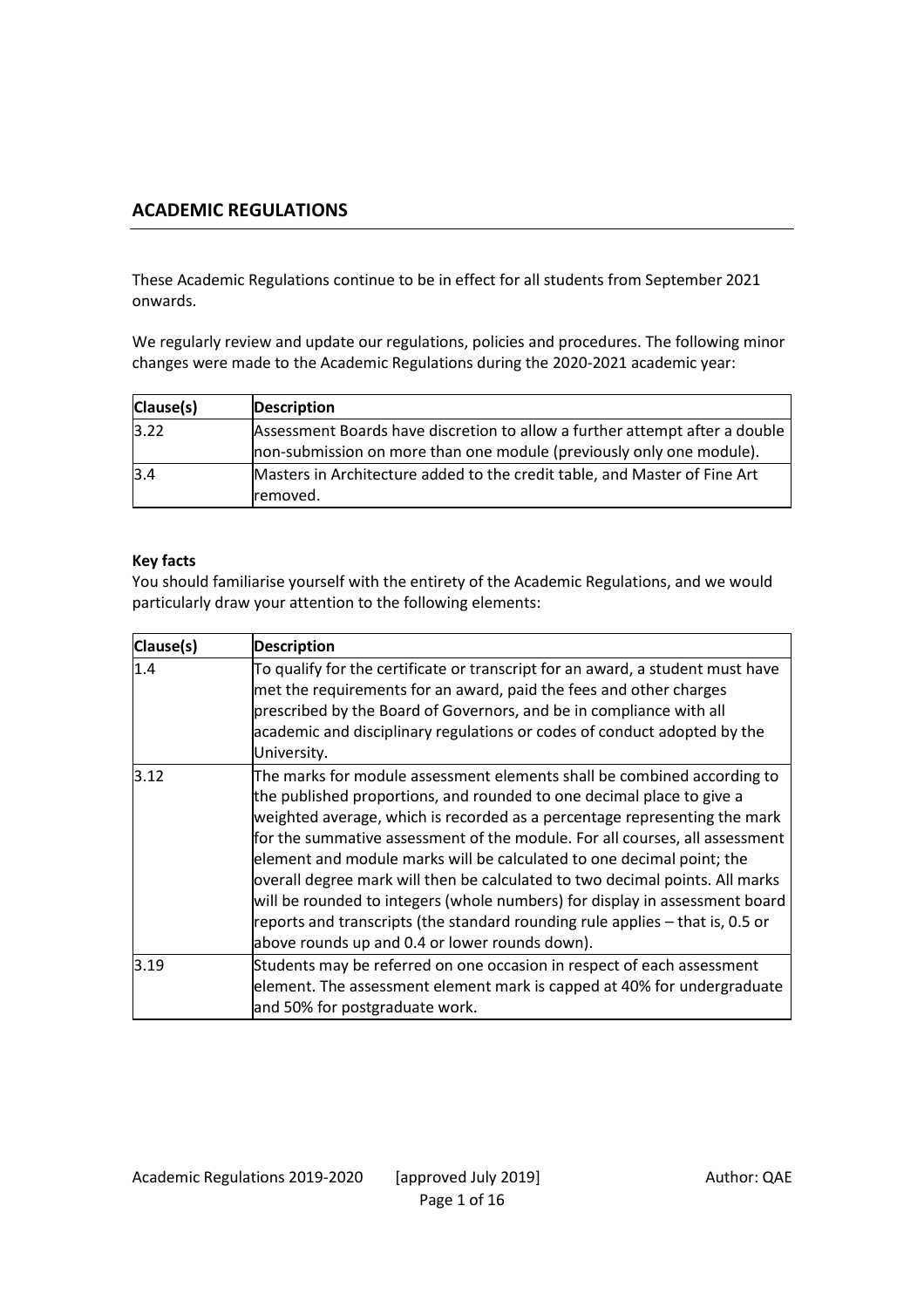| Clause(s) | <b>Description</b>                                                                                                                                                                                                                                                                                                                                                                                                                                                                                                                                                                                                                                                                                                                           |
|-----------|----------------------------------------------------------------------------------------------------------------------------------------------------------------------------------------------------------------------------------------------------------------------------------------------------------------------------------------------------------------------------------------------------------------------------------------------------------------------------------------------------------------------------------------------------------------------------------------------------------------------------------------------------------------------------------------------------------------------------------------------|
| 3.22      | i) Save for the exception set out in sub-paragraph (ii) below, where<br>an assessment board determines that a student has failed an<br>assessment element as a result of non-submission on both the first<br>and second (referred) attempt, no further opportunity to retrieve the<br>work will be offered and the student's studies will be terminated.                                                                                                                                                                                                                                                                                                                                                                                     |
|           | ii) Where the assessment board determines failure under this clause<br>and considers this to be unrepresentative of the student's wider<br>profile, a further opportunity to retrieve the work may be offered.<br>This opportunity will be as a 'retake', in accordance with clauses<br>$3.23 - 3.28$ of the Regulations.                                                                                                                                                                                                                                                                                                                                                                                                                    |
|           | ii.                                                                                                                                                                                                                                                                                                                                                                                                                                                                                                                                                                                                                                                                                                                                          |
| 3.23      | A student whose referred work fails may be permitted by the assessment<br>board to retake the module, or to take a replacement module if the failed<br>module is no longer offered. A module may be retaken once only.                                                                                                                                                                                                                                                                                                                                                                                                                                                                                                                       |
| 3.24      | With the exception of integrated foundation stages of study, where a<br>student has 40 credits or less outstanding, the student can progress without<br>prejudice into the next stage. In such cases, the student's continuing<br>progression in that stage will be subject to the successful completion of the<br>outstanding module(s), which may be retaken without attendance<br>(trailed). If a referred module is trailed, this is the final attempt at retrieval.<br>Students studying on accelerated courses should additionally refer to<br>Appendix A. Students studying on courses with integrated foundation must<br>successfully complete all foundation modules before they can progress to<br>the next stage of their course. |
| 3.27      | Where an assessment board permits a student to retake (with attendance)<br>part or all of a stage of study, or an individual module, all marks for<br>assessment elements that have previously been passed must be<br>surrendered. All assessed elements must be retaken. All elements will be<br>retaken as a first attempt.                                                                                                                                                                                                                                                                                                                                                                                                                |
| 3.28      | Students may not retake modules or assessment elements to improve<br>marks.                                                                                                                                                                                                                                                                                                                                                                                                                                                                                                                                                                                                                                                                  |
| 3.41      | Work handed in up to one week after the submission date will be accepted,<br>but the mark for passing work will be capped at 40% for undergraduate work<br>or 50% for postgraduate work. This regulation applies to the initial<br>submission of work at the first attempt only. Reassessed work, or work<br>where the deadline has been deferred as a result of extenuating<br>circumstances, must be submitted by the published institutional deadline.                                                                                                                                                                                                                                                                                    |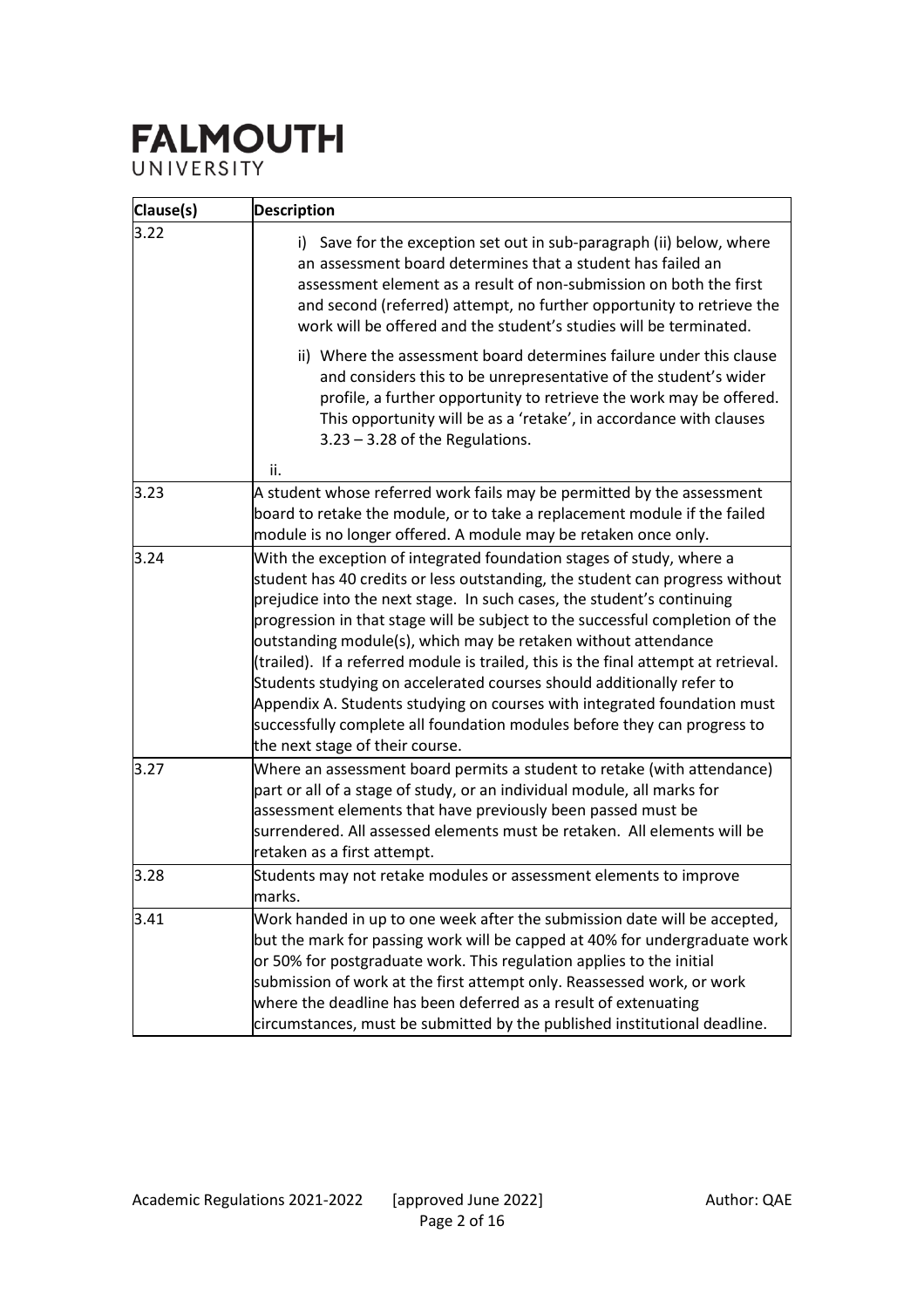

### **FALMOUTH ACADEMIC REGULATIONS 2021-2022:**

### **TAUGHT COURSES**

Quality Assurance & Enhancement

Academic Regulations 2021-2022 [approved June 2022] Author: QAE

Page 3 of 16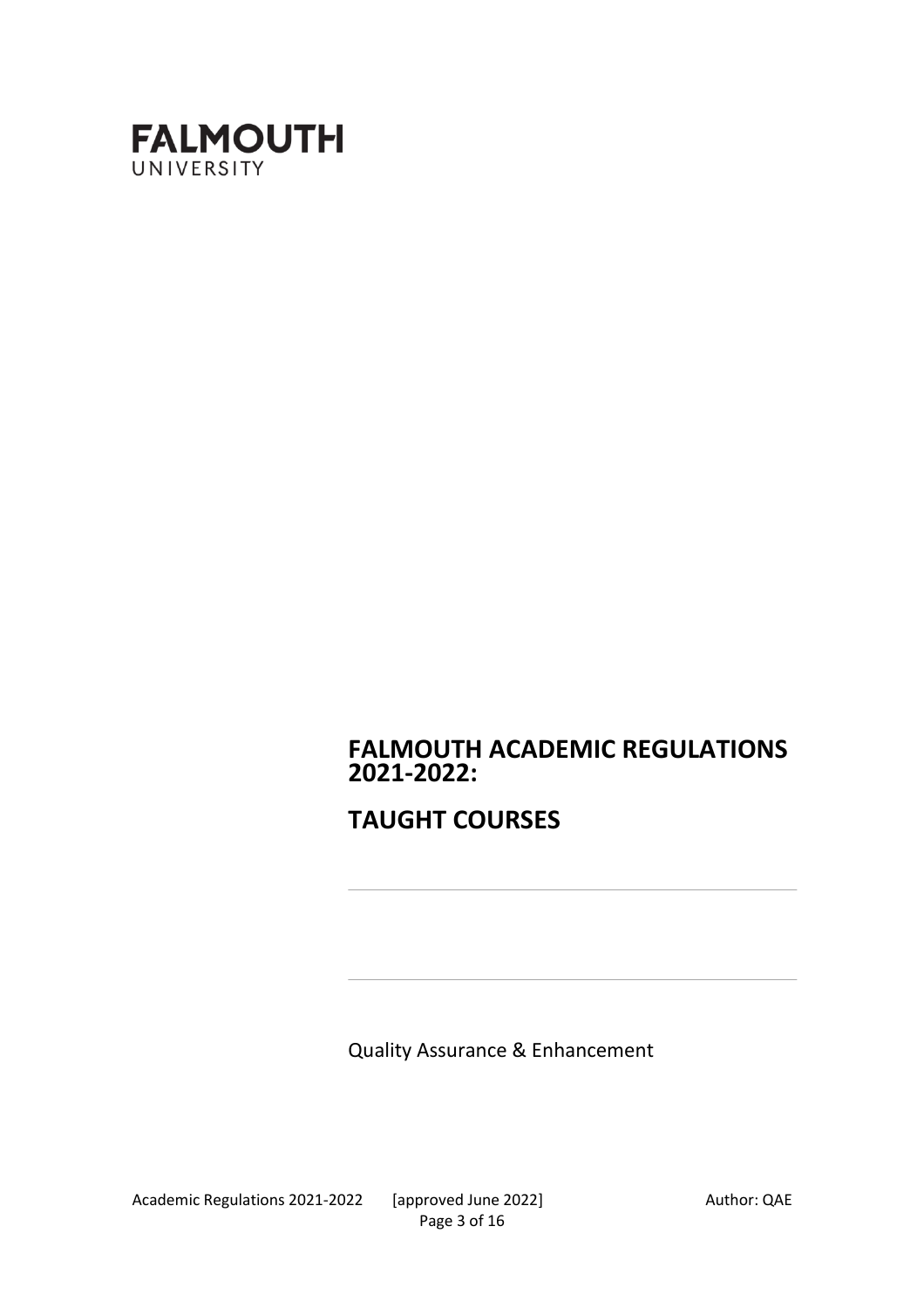### **FALMOUTH** UNIVERSITY **FALMOUTH ACADEMIC REGULATIONS 2020-21: TAUGHT COURSES**

### **1. Scope**

- 1.1 Falmouth University is a higher education institution with the power to award degrees, diplomas, certificates and other academic distinctions up to the level of taught Master's in accordance with its Articles of Government.
- 1.2 These regulations prescribe general requirements for progression within the University's courses, and the assessment, classification and certification of awards. They are made by the University's Academic Board, and may be varied for exceptional reasons with the approval of the Academic Board. The regulations apply to all awards at Levels 4, 5, 6 and 7, and to full- and part-time study alike. The regulations also apply to awards with integrated Level 3 and 6 foundation programmes.
- 1.3 A Falmouth University award may be made to a student who registers for and completes a course approved by the Academic Board, within the prescribed time, to the standard prescribed by these regulations and the assessments designated for the course.
- 1.4 To qualify for the certificate or transcript for an award, a student must have met the requirements for an award, paid the fees and other charges prescribed by the Board of Governors, and be in compliance with all academic and disciplinary regulations or codes of conduct adopted by the University.
- 1.5 A Falmouth University award may be made to a person who has satisfactorily completed a course of study at a collaborative partner organisation, provided that the organisation and the course of study are approved within procedures specified for Collaborative Provision by the Academic Board.

### **2. Regulations for courses with a professional placement stage**

- 2.1 An undergraduate professional placement stage must comprise at least 36 weeks of supervised and assessed work experience, including evidenced periods of self-reflection, which must take place within the duration of the whole third year of a full-time undergraduate course.
- 2.2 Students participating in a professional placement stage must continue to abide by all of the University's regulations and procedures.
- 2.3 Students who complete the professional placement successfully will receive 120 credits. Successful completion of a four-year course including the professional placement stage will be indicated by the words 'Including Professional Placement' appearing on the student's degree certificate and academic transcript.
- 2.4 The expectation is that all students registering for a four-year full-time course with professional placement will undertake the professional placement stage. Where a student is unable to undertake the professional placement stage they must transfer to the standard three-year degree.
- 2.5 Students are still considered full-time registered students whilst undertaking the professional placement year.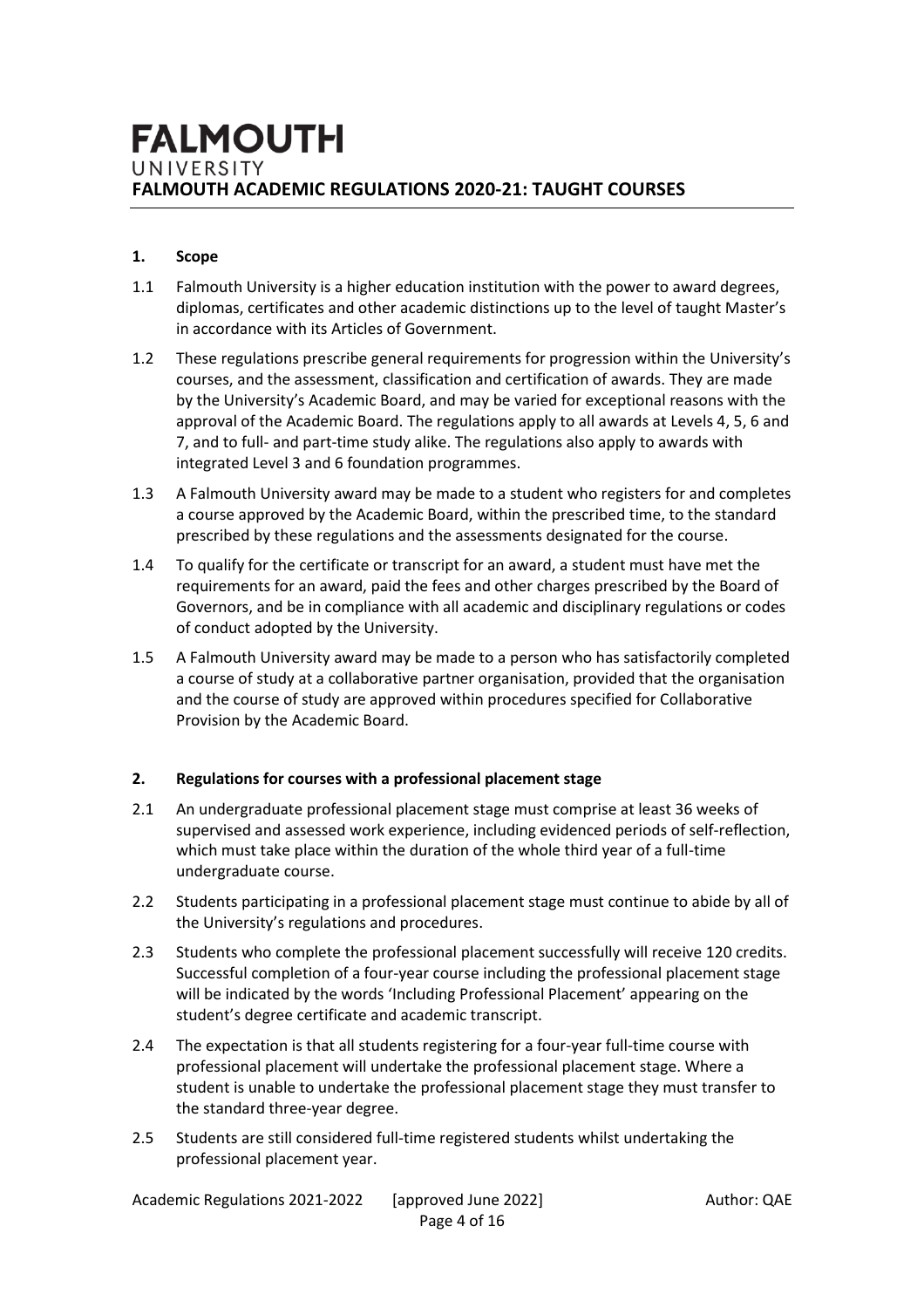UNIVERSITY

- 2.6 Prior to commencing the professional placement year students must have completed either 120 credits at stage 2 (Level 5) or have completed 80 credits at stage 2 (Level 5) and been offered conditional progression in accordance with the Regulations (see clauses **3.23 and 3.24**).
- 2.7 All placements will need to be approved by the University, prior to the end of stage 2 (Level 5).
- 2.8 Each professional placement will be underpinned by a formal Learning Contract which will apply to the University, the student and the employer/placement provider. The Learning Contract will indicate the following:
	- i) the exact nature and duration of the placement, including a description of the placement provider and the role and responsibilities the student will have during the placement;
	- ii) the learning activities and/or projects that the student will undertake during the placement and how these will be assessed (reflecting the appropriate Module Information Form);
	- iii) the academic contact in the University who will act as placement co-ordinator;
	- iv) the person at the employer/placement provider who will act as the student's contact during the placement;
	- v) any relevant Health & Safety considerations;
	- vi) any relevant PSRB requirements in regard to the placement (if applicable).
- 2.9 Students registered on a course with a professional placement must complete the professional placement year satisfactorily in order to progress to the final year of the course.
- 2.10 Reassessment of the professional placement will be via re-submission and re-evaluation of the assessment work, not by re-taking the placement itself. Where the full placement has not been completed, either in terms of specified weeks or learning outcomes, an Assessment Board may require a student to switch to the non-placement, standard 360 credit degree.

### **3. Credit, progression and classification**

### **Credit framework**

- 3.1 Falmouth University aligns the levels of its higher education modules, courses and awards with the Framework for Higher Education Qualifications in England, Wales and Northern Ireland (FHEQ)
- 3.2 Falmouth University taught courses use the Credit Accumulation and Transfer System (CATS), which quantifies the 'volume' of academic work needed to fulfil the demands of courses and modules by credit 'points'. 'Academic work' includes formal contact, guided study, independent learning, and assessment. 1 CATS (credit) point is equal to 10 hours of academic work. Modules are weighted according to their credit value.
- 3.3 Credit may be awarded to students who demonstrate that they have achieved the learning outcomes specified for a module. An award may be made to a student who demonstrates that they have accumulated the credit required for the award.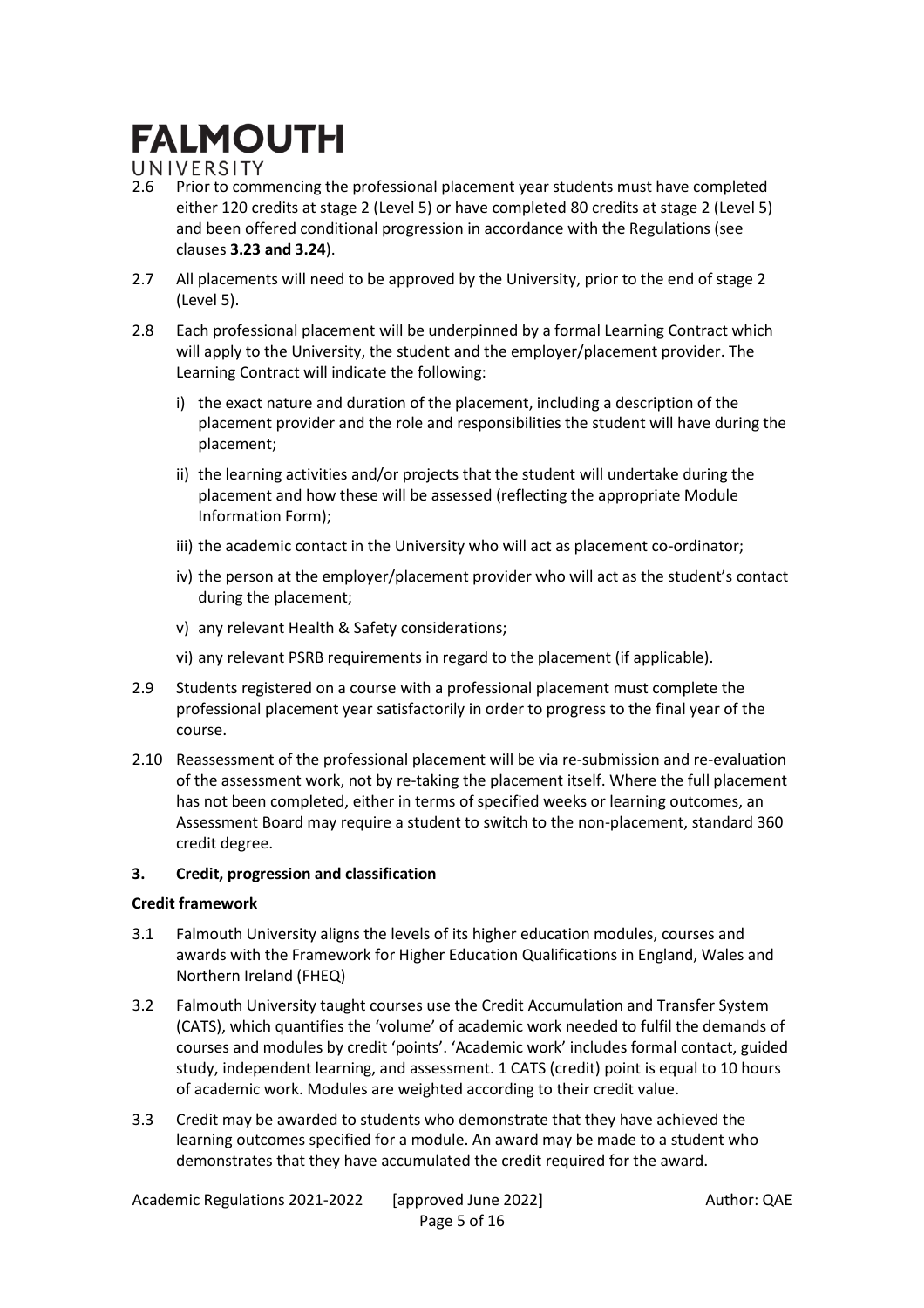UNIVERSITY

3.4 The following table specifies the credit required for the University's taught awards:

| <b>Award title</b>                                             | <b>FHEQ</b><br>Level | <b>CATS (Credit) Points</b>                |
|----------------------------------------------------------------|----------------------|--------------------------------------------|
| Certificate of HE                                              | 4                    | 120                                        |
| Diploma of HE                                                  | 5                    | 240, of which at least 120 must be Level 5 |
| <b>Foundation Degree</b>                                       | 5                    | 240, of which at least 120 must be Level 5 |
| Bachelor's Degree                                              | 6                    | 300, of which at least 60 must be Level 6  |
| Bachelor's Degree (with Placement)                             | 6                    | 420, of which 120 must be Level 5          |
|                                                                |                      | placement and at least 60 must be Level 6  |
| Bachelor's Degree with Honours                                 | 6                    | 360, of which at least 120 must be Level 6 |
| Bachelor's Degree with Honours<br>(with Integrated Foundation) | 6                    | 480, of which at least 120 must be Level 6 |
| Bachelor's Degree with Honours                                 |                      | 480, of which 120 must be Level 5          |
| (with Placement)                                               | 6                    | placement and at least 120 must be Level   |
|                                                                |                      | 6                                          |
| Graduate Diploma                                               | 6                    | 120                                        |
| Postgraduate Certificate                                       | $\overline{7}$       | 60                                         |
| Postgraduate Diploma                                           | $\overline{7}$       | 120                                        |
| Master's Degree                                                | $\overline{7}$       | 180                                        |
| Master's Degree (with 60-credit                                |                      | 240, including 60 at level 6 and 180 at    |
| Integrated Foundation)                                         |                      | level 7                                    |
| Master's Degree (with 120-credit                               | $\overline{7}$       | 300, including 120 at level 6 and 180 at   |
| Integrated Foundation)                                         |                      | level 7                                    |
| Master of Architecture (MArch)                                 | $\overline{7}$       | 240                                        |

### **Courses and modules**

- 3.5 Modules of 20, 30 or 40 credits are permitted at all levels. Modules of 60 credits are only permitted for major projects at Level 6 and dissertations or final year projects at Level 7. Additionally, 10 credit modules may be used in short courses or professionallyorientated courses with a part-time mode of delivery.
- 3.6 Modules shall be designated 'compulsory' or 'optional'.
- 3.7 Modules are delivered in a single study block, with the exception of 60-credit postgraduate taught dissertations or final year projects for part-time students, which shall be delivered over two study blocks.
- 3.8 All modules must include summative assessment related to the learning outcomes specified. The summative assessment may consist of one or more assessment elements. Assessment elements may be differently weighted.
- 3.9 Assessment elements shall be designated 'compulsory' or 'compensatable'.
- 3.10 Courses leading to a Master's degree shall include independent study in the form of a dissertation or final year project module, representing 60 credits at Level 7.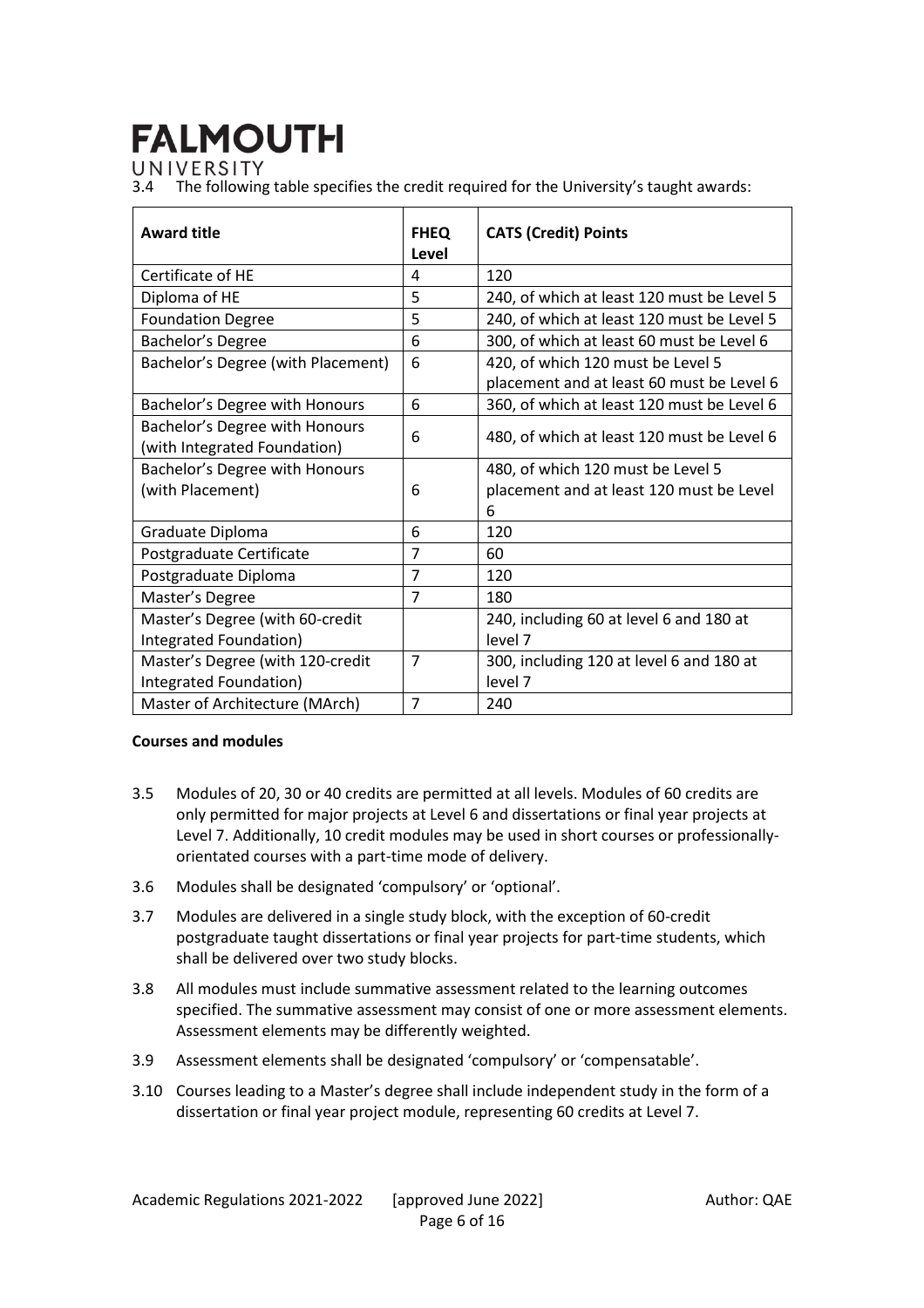

- 3.11 A student demonstrates that they have achieved the learning outcomes for a module by passing the summative assessment set for the module, to the satisfaction of the Assessment Board for the course.
- 3.12 The marks for module assessment elements shall be combined according to the published proportions, and rounded to one decimal place to give a weighted average, which is recorded as a percentage representing the mark for the summative assessment of the module. For all courses, all assessment element and module marks will be calculated to one decimal point; the overall degree mark will then be calculated to two decimal points. All marks will be rounded to integers (whole numbers) for display in assessment board reports and transcripts (the standard rounding rule applies – that is, 0.5 or above rounds up and 0.4 or lower rounds down).
- 3.13 An Assessment Board will award a 'Pass' for an undergraduate module when all of the following criteria are met:
	- a) the weighted average mark is 40% or more;
	- b) all compulsory assessment elements have marks of 40% or more;
	- c) all compensatable assessment elements have marks of 1% or more;

d) no assessment element is compensated where a penalty of proven academic misconduct requires its failure and resubmission.

- 3.14 An Assessment Board will award a 'Pass' for a postgraduate module when all of the following criteria are met:
	- a) the weighted average mark is 50% or more;
	- b) all compulsory assessment elements have marks of 50% or more;
	- c) all compensatable assessment elements have marks of 1% or more;

d) no assessment element is compensated where a penalty of proven academic misconduct requires its failure and resubmission.

#### **Progression**

- 3.15 An Assessment Board may make an award to a student who has accumulated the credit required at the end of any stage.
- 3.16 A student who has achieved passing marks in all modules required for an award may progress to the next stage.
- 3.17 Where an Assessment Board convenes part-way through a stage, a student may be permitted to commence the next study block in that stage without prejudice to the outcome of the Assessment Board.
- 3.18 Undergraduate courses without a placement year or integrated foundation have 3 stages, aligned with credit level. Master's courses without an integrated foundation have 1 stage.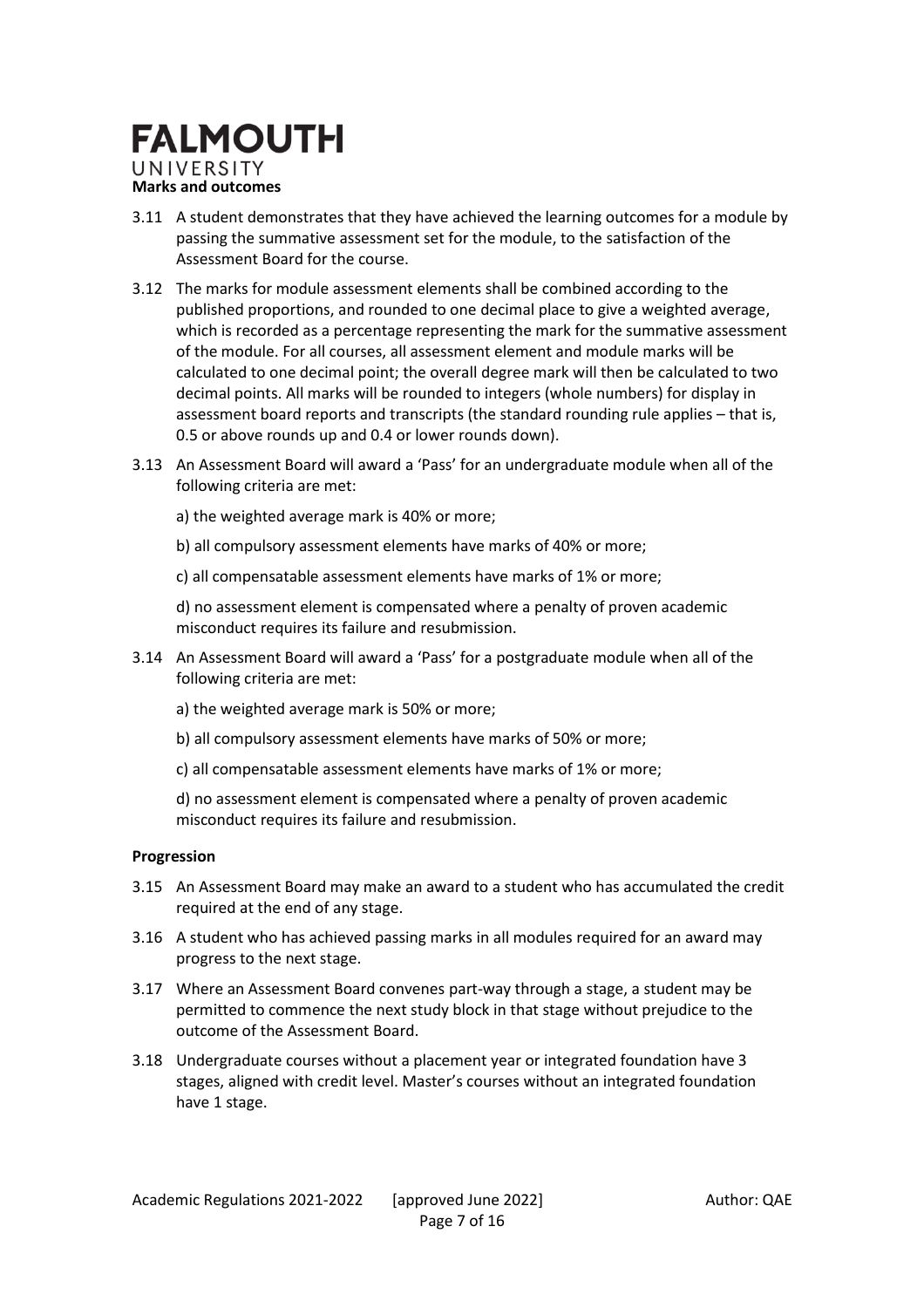

#### **Undergraduate:**

| <b>Stage</b> | Level | Award                                      |
|--------------|-------|--------------------------------------------|
|              |       | CertHE                                     |
|              |       | DipHE / Foundation Degree                  |
|              |       | Bachelor's degree / Bachelor's degree with |
|              |       | honours                                    |

#### **Master's**

| <b>Stage</b> | Level | <b>Credit achieved</b> | Award               |
|--------------|-------|------------------------|---------------------|
|              |       | Less than 180 credits  | Postgraduate        |
|              |       |                        | Certificate/Diploma |
|              |       | 180 credits            | Master's degree     |

### **Master of Architecture (MArch)**

| <b>Stage</b> | Level | <b>Credit achieved</b> | Award               |
|--------------|-------|------------------------|---------------------|
|              |       | Less than 240 credits  | Postgraduate        |
|              |       |                        | Certificate/Diploma |
|              |       | 240 credits            | Master's degree     |

Undergraduate Honours courses with a placement year have 4 stages, with the placement year at Level 5. Undergraduate Honours courses with integrated foundation have 4 stages, with credit awarded at all stages. Master's courses with an integrated foundation have 2 stages, with credit awarded at both stages.

### **Failure and retrieval**

- 3.19 Students may be referred on one occasion in respect of each assessment element. The assessment element mark is capped at 40% for undergraduate and 50% for postgraduate work.
- 3.20 Where an Assessment Board has determined that a module has been failed, a student shall be referred only in relation to the element(s) they have failed within that module.
- 3.21 Every assessment element must have an appropriate reassessment strategy. If a student is unable (eg through disability or injury) to be assessed by the normal methods specified, they will be set an alternative mode of assessment.
- 3.22 i) Save for the exception set out in sub-paragraph (ii) below, where an assessment board determines that a student has failed an assessment element as a result of non-submission on both the first and second (referred) attempt, no further opportunity to retrieve the work will be offered and the student's studies will be terminated.
	- ii) Where the assessment board determines failure under this clause and considers this to be unrepresentative of the student's wider profile, a further opportunity to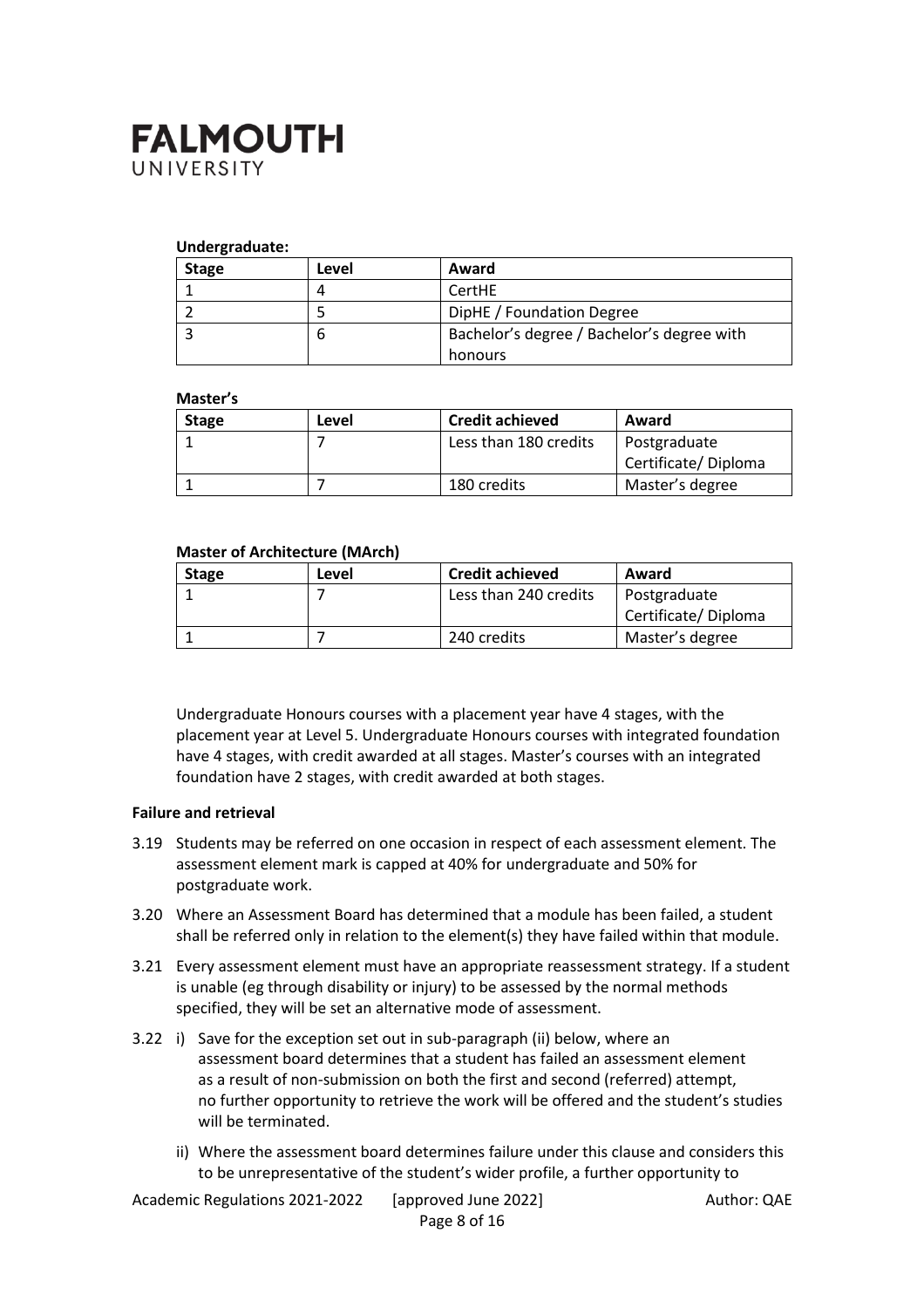### UNIVERSITY

retrieve the work may be offered. This opportunity will be as a 'retake', in accordance with clauses 3.23 – 3.28 of the Regulations.

3.23 A student whose referred work fails may be permitted by the assessment board to retake the module, or to take a replacement module if the failed module is no longer offered. A module may be retaken once only.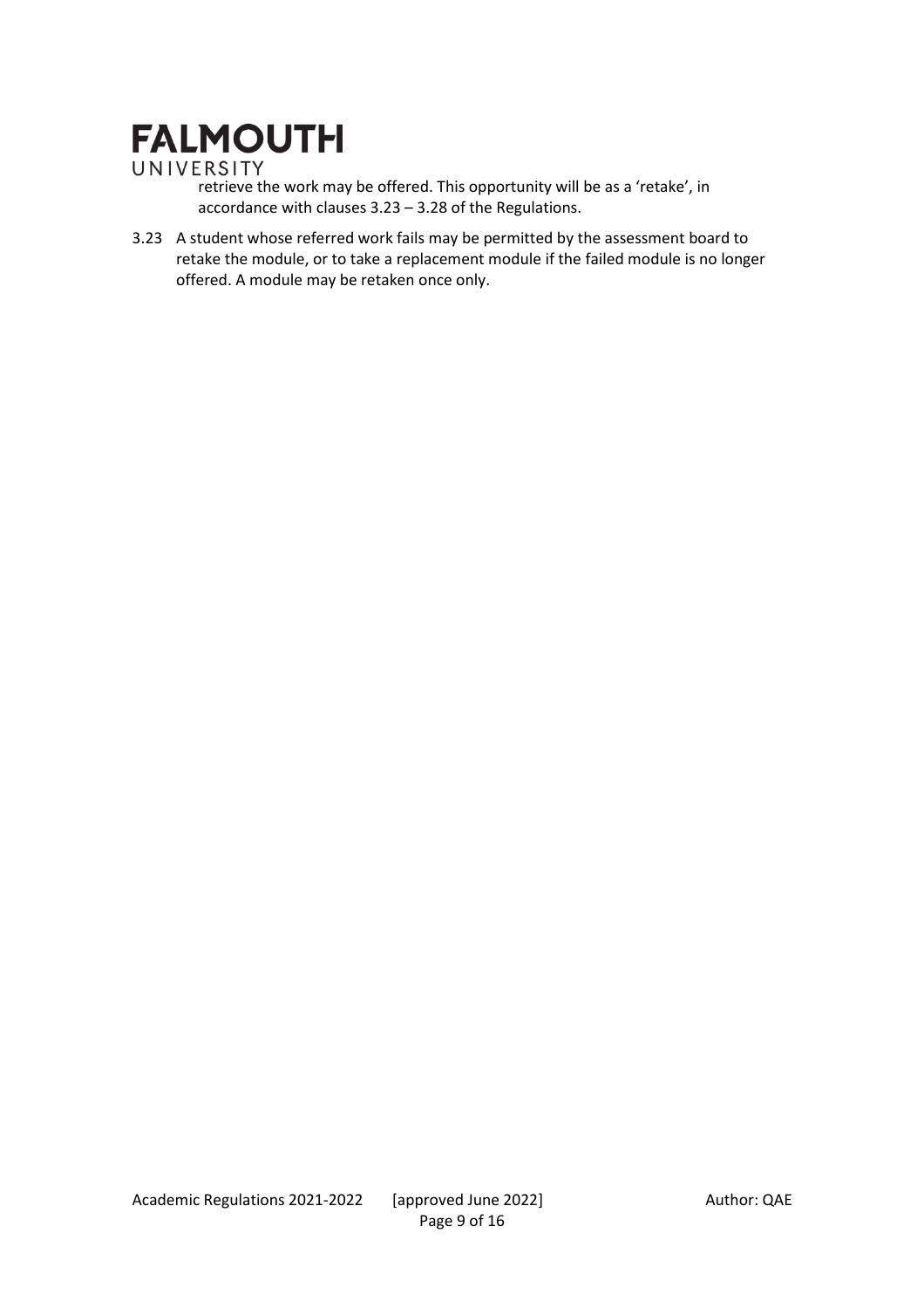### **FALMOUTH** UNIVERSITY

- 3.24 With the exception of integrated foundation stages of study, where a student has 40 credits or less outstanding, the student can progress without prejudice into the next stage. In such cases, the student's continuing progression in that stage will be subject to the successful completion of the outstanding module(s), which may be retaken without attendance (trailed). If a referred module is trailed, this is the final attempt at retrieval. Students studying on accelerated courses should additionally refer to **Appendix A**. Students studying on courses with integrated foundation must successfully complete all foundation modules before they can progress to the next stage of their course.
- 3.25 An Assessment Board may agree that a module can be trailed where this is in the academic interest of the student. If a referred module is trailed, this is the final attempt at retrieval. If the module is being retaken with attendance, the module will be taken as a first attempt and in accordance with clauses **3.26** to **3.29** of the Regulations.
- 3.26 Where an assessment board considers that the volume of failed assessment elements is not retrievable by the referral deadline, a student may be permitted instead to retake part or all of the stage of study prior to advancing to the next stage. A retake with attendance may be offered once only.
- 3.27 Where an assessment board permits a student to retake (with attendance) part or all of a stage of study, or an individual module, all marks for assessment elements that have previously been passed must be surrendered. All assessed elements must be retaken. All elements will be retaken as a first attempt.
- 3.28 A student who has been offered a retake for part of a stage of study may request to retake the whole stage. In which case all marks will be surrendered in accordance with clause 3.27.
- 3.29 The University will set institutional deadlines for the submission of retrieval work.

### **Titles of awards**

- 3.30 The subject title of an award will be defined as part of the approval process. All awards for a course (including lower exit awards) will take the same subject titles, with the exception of BA(Hons) Architecture and Master of Architecture, for which the lower awards will be titled as "Architectural Studies."
- 3.31 The named award is the full name of the degree on which a student is enrolled. The name reflects the subject or subjects of focus within the award where:
	- '&' signifies a single honours degree (with a descriptive title)

'And' – signifies a joint honours degree

'With' – signifies a major/minor split

Where an award features specialist pathway options these will be indicated in parenthesis following the award title.

### **Classification of awards**

3.32 CertHE, DipHE, Bachelor's degrees ('Ordinary degrees'), Postgraduate Certificates and Postgraduate Diplomas are unclassified. Foundation degrees shall be classified Distinction; Merit; and Pass. Bachelor's degrees with honours shall be classified 1 ('First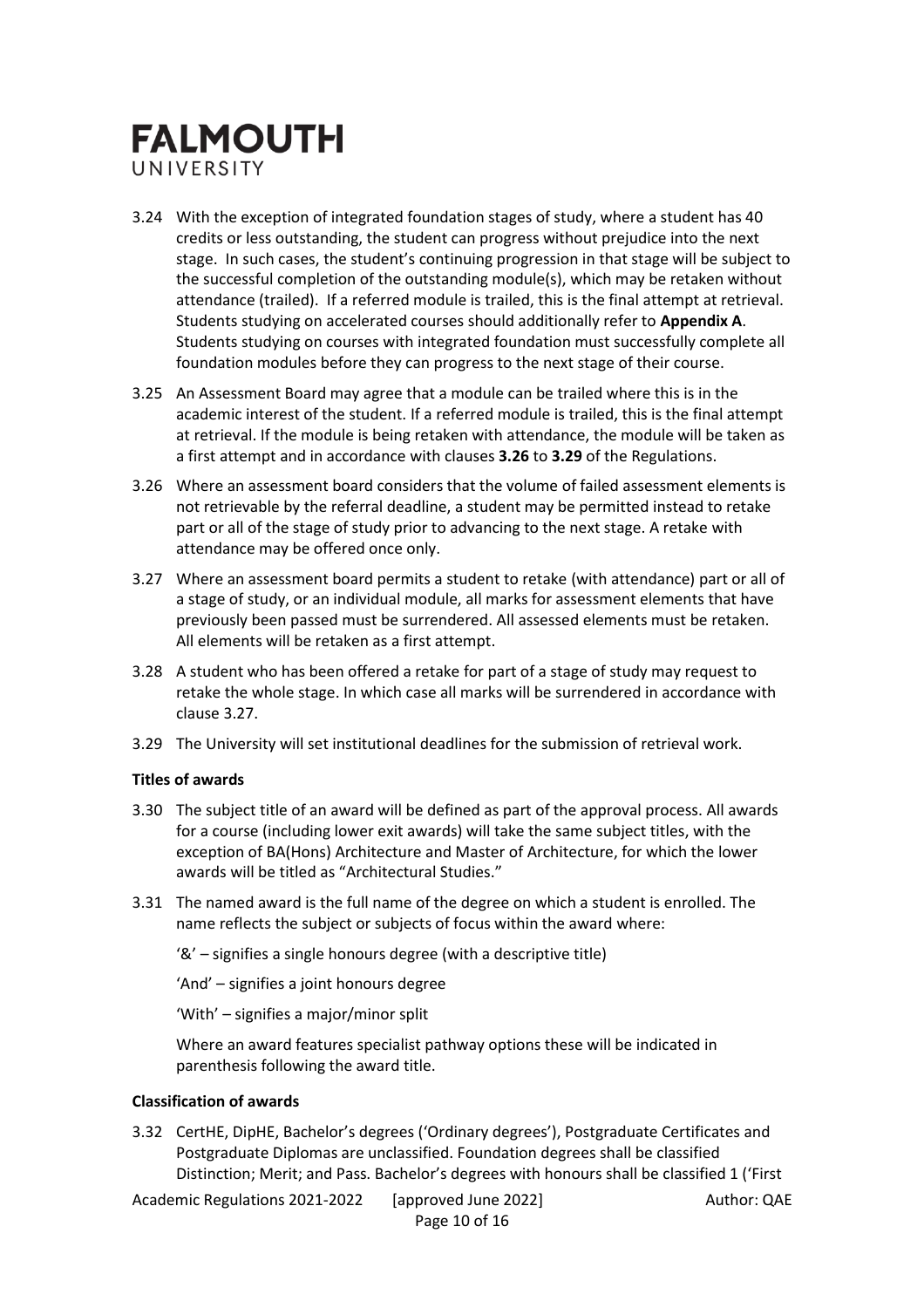UNIVERSITY

class'); 2.1 ('Upper Second Class'); 2.2 ('Lower Second Class'); 3 (Third Class). Master's degrees may be awarded with merit or distinction.

- 3.33 An Assessment Board may not determine an award where less than 120 credits (except where an award has less than 120 credits) at the highest level required for the award have been assessed by Falmouth University.
- 3.34 In the case of a Foundation degree, where Falmouth University has assessed all credit at Level 5, the award shall be classified as follows (weighted averages for classification will be presented as whole numbers):

| <b>Class</b>       | Weighted average of all credit at Level 5 is |
|--------------------|----------------------------------------------|
| <b>Distinction</b> | 70% or more                                  |
| Merit              | 60% of more                                  |
| Pass               | 40% or more                                  |

3.35 In the case of a Bachelor's degree with honours, where Falmouth University has assessed all credit at stages 2 and 3 (Levels 5 and 6), either column A or column B below applies, whichever gives the better result. In the case of a placement year, the 120 Level 5 placement credits count towards the award but are not used in classification. Where Falmouth University has assessed only the credit at stage 3 (Level 6), the column A only applies. Where Falmouth University has assessed all credit at stage 3 (Level 6), and less than 120 credits at stage 2 (Level 5), the column A only applies.

|              | A                                               | В                                                                              |
|--------------|-------------------------------------------------|--------------------------------------------------------------------------------|
| <b>Class</b> | Weighted average of all credit at<br>Level 6 is | In the ratio 33:67, the weighted average<br>of all credit at Levels 5 and 6 is |
|              | 70% or more                                     | 70% or more                                                                    |
| 2.1          | 60% or more                                     | 60% or more                                                                    |
| 2.2          | 50% or more                                     | 50% or more                                                                    |
| 3            | 40% or more                                     | 40% or more                                                                    |

3.36 In the case of a Master's degree, a pass will be awarded where a mark of at least 50% has been achieved in all modules. A merit or distinction will be awarded as below:

| <b>Class</b> |             | Dissertation/project   Weighted average mark of the other |  |
|--------------|-------------|-----------------------------------------------------------|--|
|              |             | modules                                                   |  |
| Merit        | 60% or more | $55 - 64%$                                                |  |
| Distinction  | 70% or more | 65% or more                                               |  |

For a Master's degree with Integrated Foundation, the foundation stage does not contribute to the calculation of a merit or distinction.

3.37 Assessment boards may exceptionally award an Aegrotat degree where the student has died or is unable to complete their studies through severe and/or permanent illness or disablement. Aegrotat degrees are unclassified.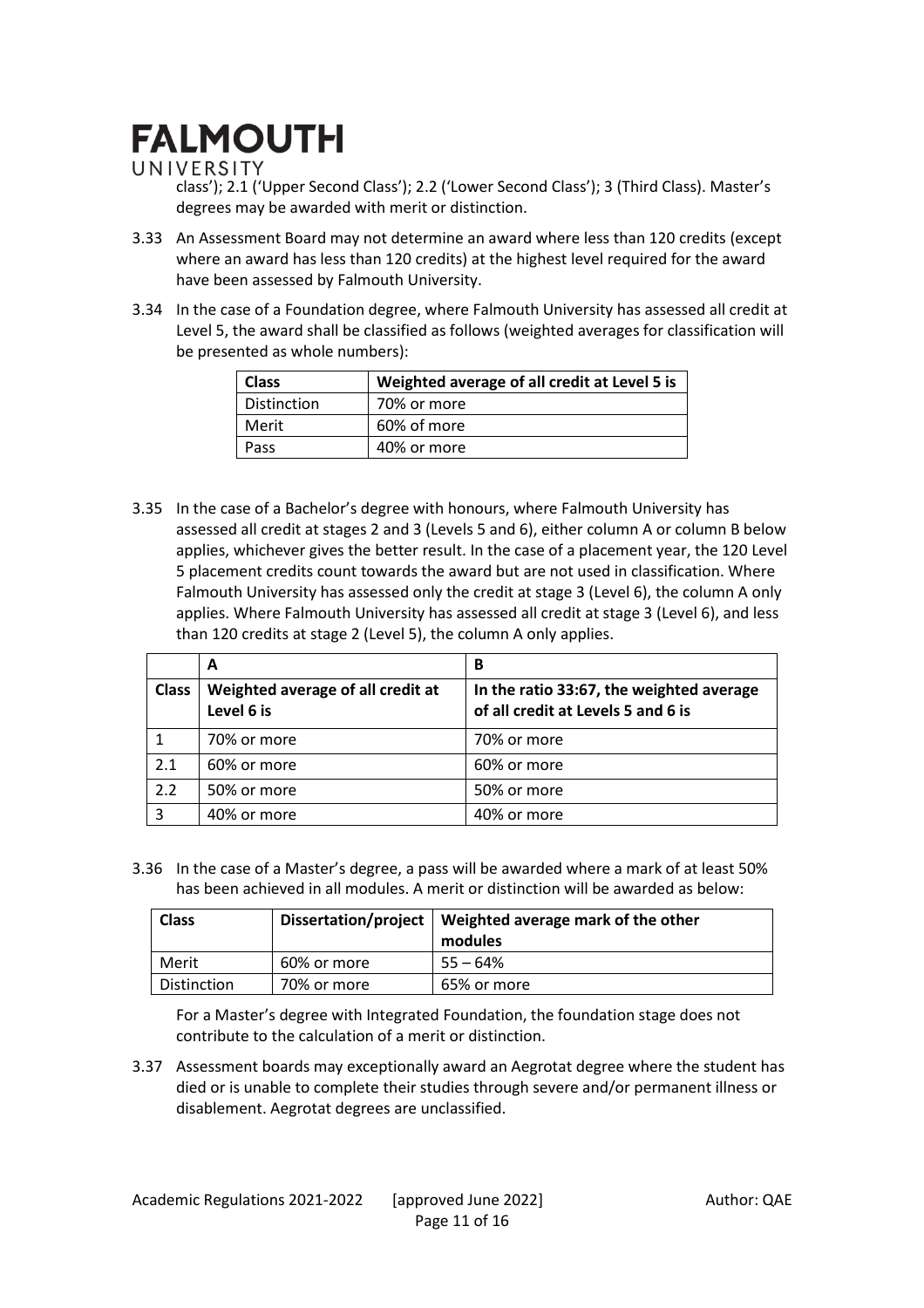## **FALMOUTH** UNIVERSITY

### **Extenuating circumstances**

- 3.38 Any student whose assessment is significantly affected by circumstances beyond their control, may make an application under the Extenuating Circumstances Policy.
- 3.39 The outcome of an application for Extenuating Circumstances will be ratified at an Assessment Board.

### **Submission of assessed work**

- 3.40 Dates and times for submission of summative assessed work, and instructions on the manner of submission, will be published before teaching begins.
- 3.41 Work handed in up to one week after the submission date will be accepted, but the mark for passing work will be capped at 40% for undergraduate work or 50% for postgraduate work. This regulation applies to the initial submission of work at the first attempt only. Reassessed work, or work where the deadline has been deferred as a result of extenuating circumstances, must be submitted by the published institutional deadline.

#### **Academic integrity**

3.42 Students attempting to gain credit for work that is not their own, either unknowingly or in an attempt to mislead, will be dealt with under the Academic Integrity Policy.

### **4. Assessment boards**

#### **General**

- 4.1 Falmouth University modules are managed within courses; courses are managed within subjects; subjects are managed within departments. Academic management responsibility for departments and subjects is with Directors and Heads.
- 4.2 Each module, course and subject shall have a designated external examiner. The Academic Board shall determine the powers and responsibilities of external examiners, and no award of the University may be made without the proper involvement of an external examiner.
- 4.3 Directors and Heads of Subject are responsible for ensuring that students have been assessed according to these Regulations. Heads of Subject are responsible to Directors of departments for ensuring that module marks submitted to Assessment Boards are accurate, and have been determined according to these Regulations.
- 4.4 An Assessment Board is responsible for determining decisions on progression and classification on the basis of the marks provided.
- 4.5 In exceptional cases an Assessment Board may recommend suspension of regulations to allow a student to continue with their studies. Such cases will be referred to the Chair of the Academic Quality & Standards Committee for approval, and will be reported to the Committee at its next meeting. Suspension of regulations in an individual case does not create a general precedent.
- 4.6 Assessment Boards are sub-committees of Academic Board, which defines and publishes their Membership and Terms of Reference. They meet at least once per stage of study.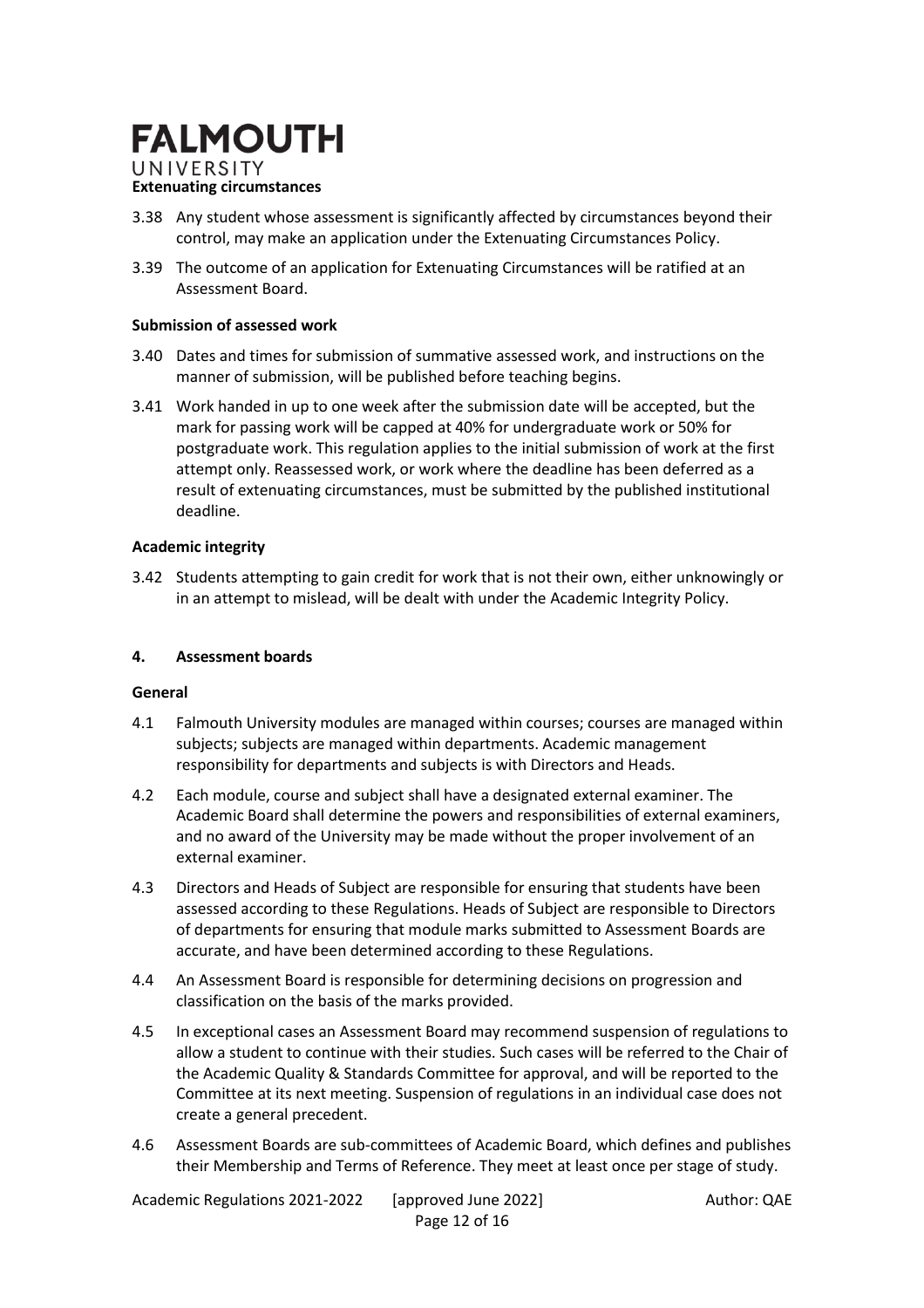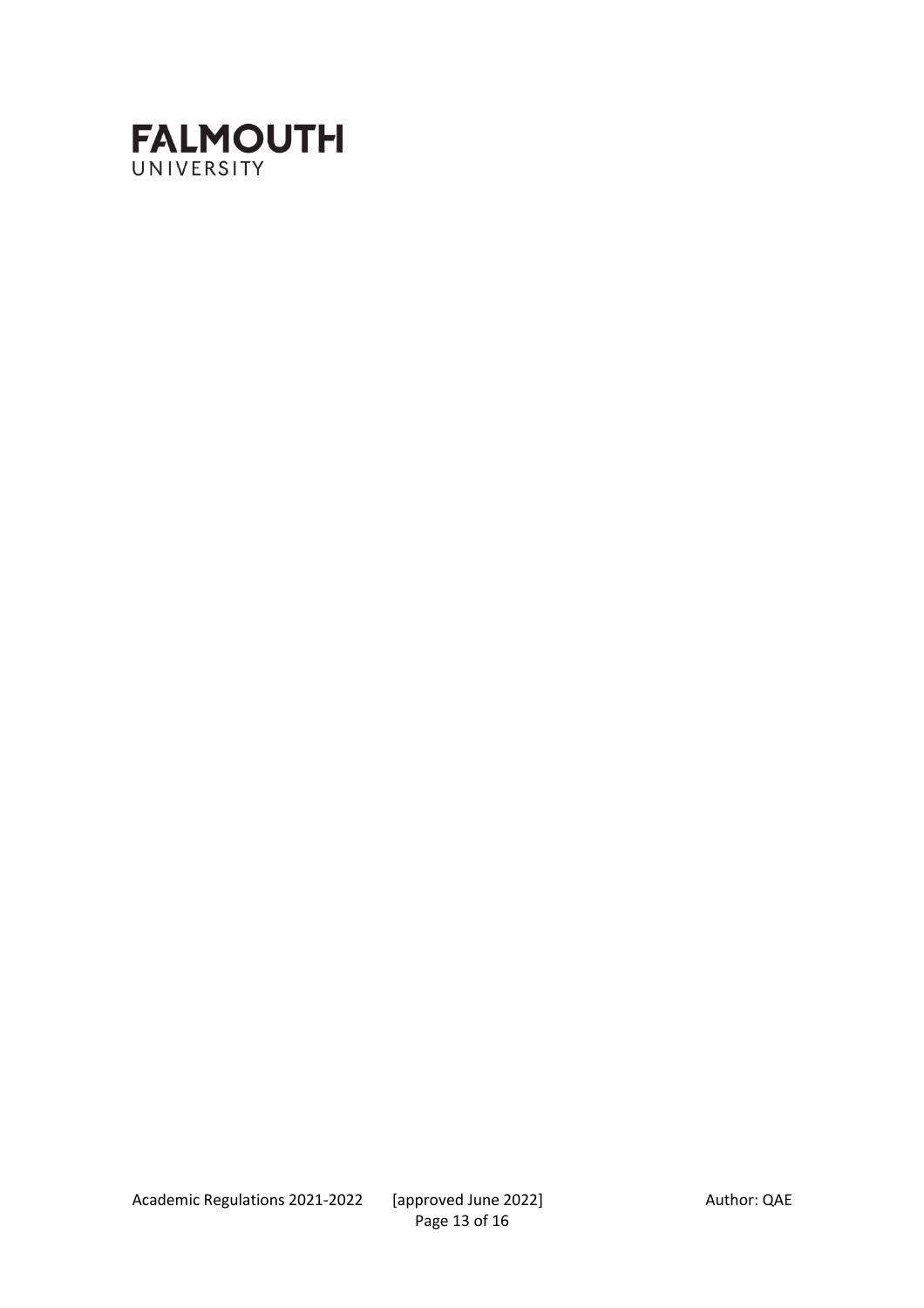### **FALMOUTH** UNIVERSITY **FALMOUTH ACADEMIC REGULATIONS 2021-22 APPENDIX A: ACCELERATED DEGREES**

1. The University's Academic Regulations apply to all students enrolled and registered on accelerated degrees, in full-time and part-time mode, save for the following regulatory exceptions:

### **Failure and Retrieval**

- 2. Students with 40 credits or less outstanding at the end of a stage may be permitted a retake the module(s), with or without attendance, or resubmit the outstanding assessment element(s) whilst progressing into the next stage of study.
- 3. Students with more than 40 credits outstanding will not be permitted to progress into the next stage of study. In such cases, the student may be required to either:
	- retake all or part of the stage with attendance; **or**
	- re-submit the work on which they have been referred, by the institutional deadline, in order to be considered at the next Assessment Board. If the work is deemed to be of a passing standard, then the student will be permitted to progress to the next stage of study at the closest available opportunity.

The University's Regulations governing attempt numbers and retake opportunities will apply in all cases.

- 4. Exceptionally, students with more than 40 credits outstanding may be permitted to progress without prejudice into the next stage of study. Such an exception is at the discretion of the Assessment Board and only where **all** of the following circumstances apply:
	- the student has valid extenuating circumstances in place for the work outstanding;
	- the student has demonstrated a high level of engagement with the course and their tutors, notwithstanding any difficulties they might have experienced; and
	- the relevant Module Tutor(s) can confirm that the work outstanding is sufficiently developed and progressed, such that the student will be able to submit the work within four (4) weeks of the start of the next stage of study.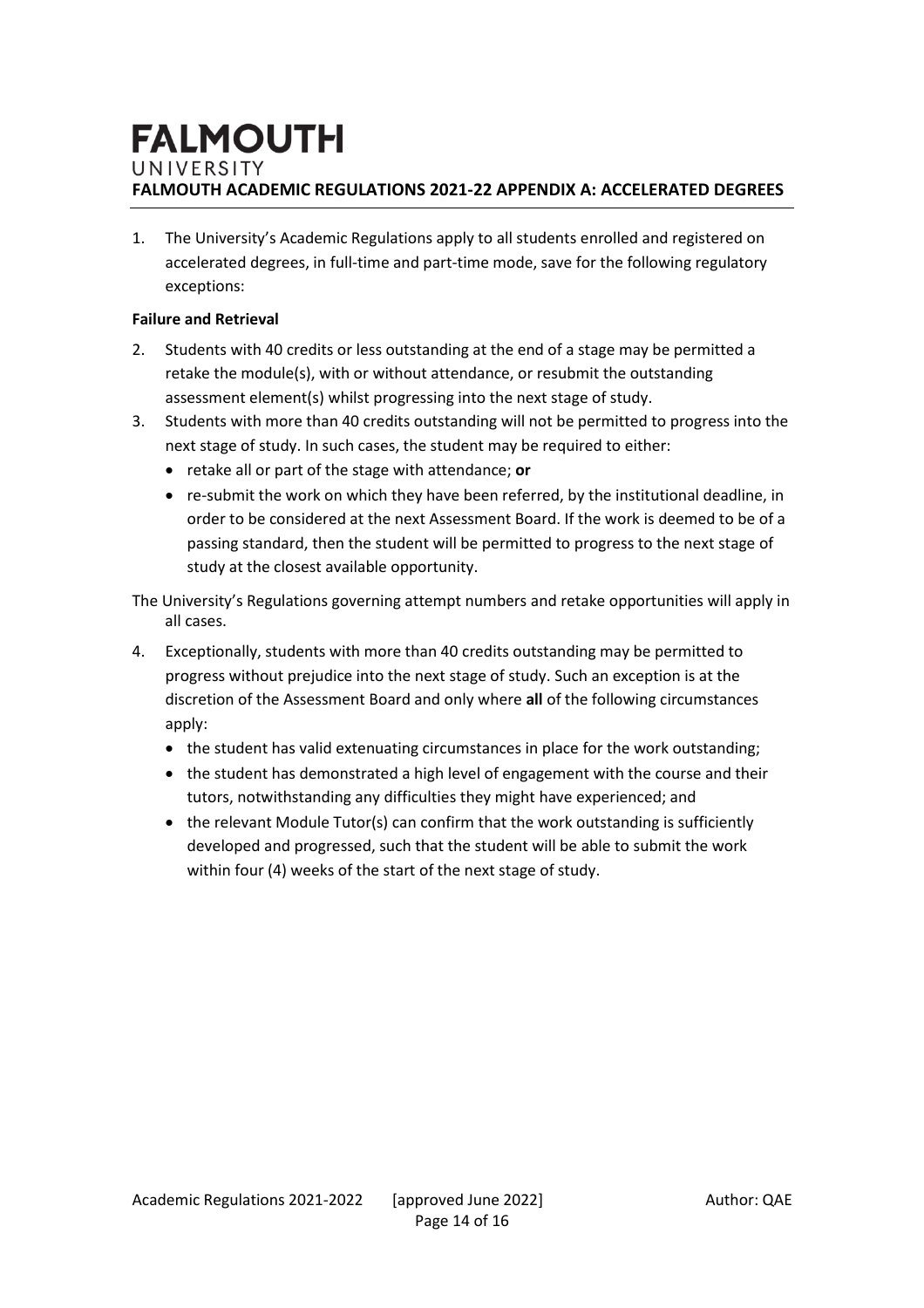## **FALMOUTH VERSION CONTROL**

| PURPOSE/CHANGE                                                                                                                                                                                                                                                                                                                                                                           | <b>AUTHOR</b> | <b>DATE</b> |
|------------------------------------------------------------------------------------------------------------------------------------------------------------------------------------------------------------------------------------------------------------------------------------------------------------------------------------------------------------------------------------------|---------------|-------------|
| Original document for 2015-16 approved at AQSC.                                                                                                                                                                                                                                                                                                                                          | QAE           | 29/07/2015  |
| Updates to the below clauses following approval at<br><b>Extraordinary AQSC:</b><br>2.8, 2.9, 2.10, 2.11, 3.17, 3.23, 3.39                                                                                                                                                                                                                                                               | QAE           | 24/11/2015  |
| Updates to the below clauses following approval at<br>AQSC (24 March 2016):<br>3.5, 32.7, 3.9, 3.16.                                                                                                                                                                                                                                                                                     | QAE           | 14/04/2016  |
| Updates to the below clauses following approval at<br>AQSC (26 May 2016):<br>2.5, 2.46.                                                                                                                                                                                                                                                                                                  | QAE           | 04/08/2016  |
| Updates to the below clauses following approval at<br>AQSC (24 March 2016):<br>1.2, 3.5, 3.7, 3.9<br>Sections on registration, enrolment, transfer,<br>attendance, intermittence and withdrawal removed to<br>separate document; removal of previous Appendix A<br>and updates to the below clauses following AQSC<br>approval (via circulation, 12 September 2016):<br>3.29.4.7 and 4.9 | QAE           | 12/09/2016  |
| Updates to the below clauses following approval via<br>AQSC Chair's Action (15 November 2016):<br>3.9 and 3.16                                                                                                                                                                                                                                                                           | QAE           | 15/16/2016  |
| Updates to the below clauses following approval at<br>AQSC (16 March 2017):<br>2.6 and 3.33<br>Updates to the below clauses following approval via<br>AQSC Chair's Action (24 March 2017):<br>3.23, 3.24, 3.25, 3.26                                                                                                                                                                     | QAE           | 24/03/2017  |
| Update to clause 3.29 following approval via AQSC<br>Chair's Action (24 May 2017)                                                                                                                                                                                                                                                                                                        | QAE           | 24/05/2017  |
| Update to the below clauses following approval at<br>Academic Board (12 July 2017):<br>4.7 (iv), 4.10, 4.12 and 4.13                                                                                                                                                                                                                                                                     | QAE           | 12/07/2017  |
| Removal of clause 1.6, AQSC Chair's Action (15 August<br>2017)                                                                                                                                                                                                                                                                                                                           | QAE           | 15/08/2017  |